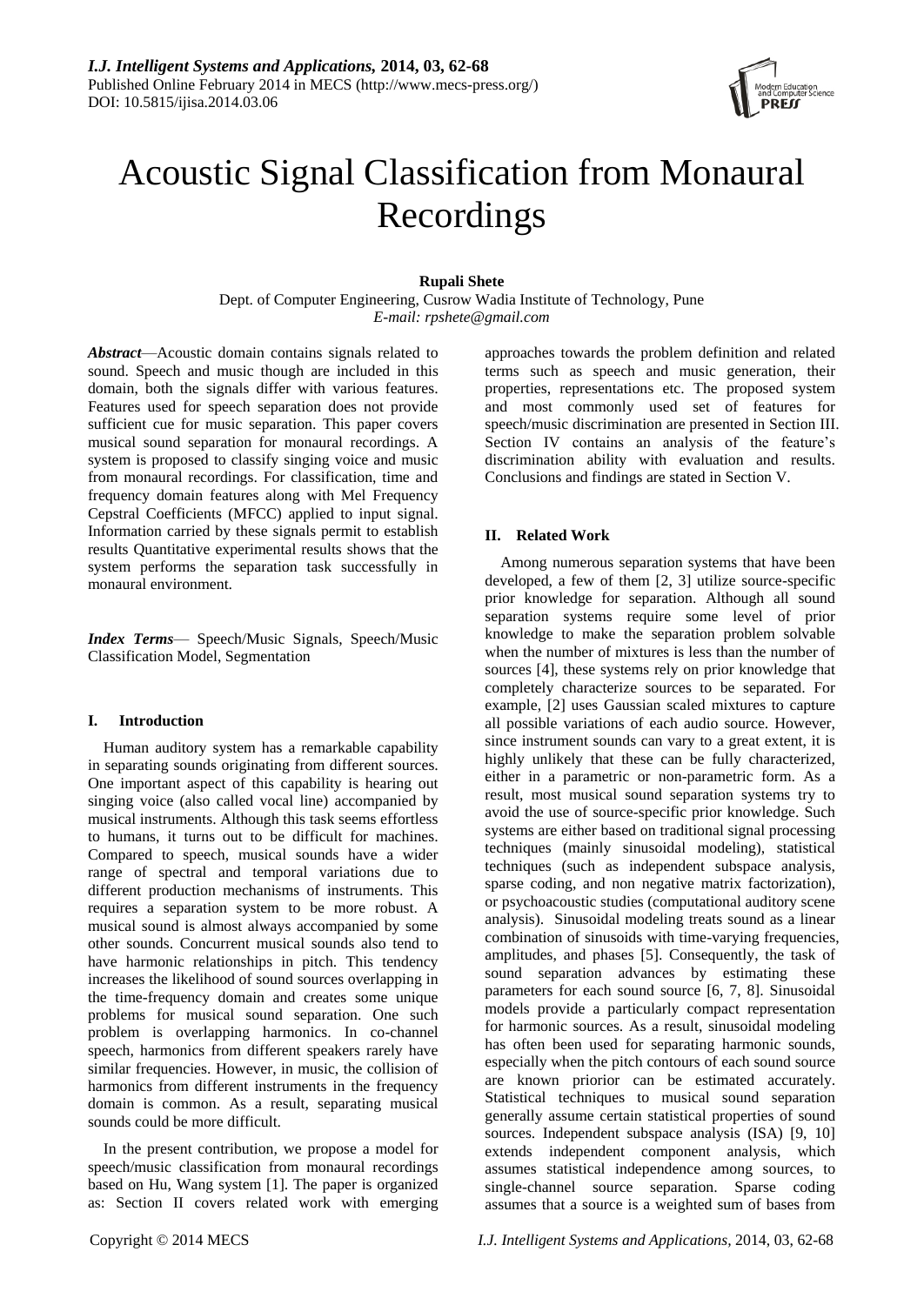an over complete set. The weights are assumed to be zero with high probability, i.e., most of the bases are inactive most of the time [11]. Non negative matrix factorization (NMF) [12] attempts to find a mixing matrix and a source matrix with non-negative elements, such that the reconstruction error is minimized. It implicitly requires the mixing weights to be sparse. These techniques have a common mathematical foundation but different constraints [7]. They all aim at recovering components, the linear combination of which approximates the observation. However, it is not trivial to determine which components are from the same source. As a result, an additional spectral clustering step is usually required for these techniques.

#### **2.1 Speech/Music Properties**

Speech is produced by the airflows from the lungs through the vocal folds and moves the larynx tube and vocal cords. Everyone have unique sound according to organelle physical dimensions. Using our human ear, we can distinguish between two speakers talking simultaneously and may recognize them. Speech signals can be characterized by rapid rate of change of speech sounds. In other way, it can be considered as a noise like signal containing consonants [6, 13, 14-18]. As per [19], the speech signal can be filter as a continuous random signal. Usually, 95% of the speech power is concentrated in frequencies below 4 kHz, and then it falls very fast through low-frequency values, and any components higher than 8 kHz. Music is an art whose medium is sound, which comprises of different tones. An important class of music is singing. Acoustically speech and music are similar. Both use sound and are analyzed by the same organs. Music spectrum has twice the bandwidth of speech spectrum. In general, most of the signal power in audio waveform (speech or music) is concentrated at lower frequencies Music specifications depend on the kind of played musical instruments and its physical dimensions.

Overlap in speech and music signals are, in general, very strong such that there is no ordinary filter that can separate them from each other. Speech covers the spectrum from near zero to 3.5 kHz with an average dominant frequency of 1.8747 kHz. However, from the classical theorem of music, the lowest fundamental frequency (A1) is about 27.5 Hz and the highest tone C8 is around the frequency of 4186 Hz. Therefore, a musical instrument manufacture tries to bound music frequency to the human's sound limits to achieve strong consonant and also strong frequency overlap. Moreover, music propagates over all the audible spectrum and covers more than audible band (20 kHz), with an average dominant frequency of 1.9271 kHz. Speech signals are slowly time varying and short time spectrum signals. Based on signal excitation, human speech signals are of two types of signal; Voiced and Unvoiced.

#### **2.2 Voiced, Unvoiced Sounds**

The difference between the two signals is the use of the vocal cords and vocal tract (mouth and lips). When voiced sounds are pronounced from the vocal cords and the vocal tract. Because of the vocal cords, it is possible to find the fundamental frequency of the speech. In contrast to this, the vocal cords are not used when pronouncing unvoiced sounds. Because the vocal cords are not used, is it not possible to find a fundamental frequency in unvoiced speech. In general, all vowels are voiced sounds. Examples of unvoiced sounds are /sh/ /s/ and /p/.

#### **III. Speech/Music Classification Model**

The block scheme of the defined speech/music separation is shown in Fig. 1.The input audio signal is mixture of singing voice and instrument voice. This signal is sampled at 16 KHz with a 16 bit resolution. Hamming window is used for windowing, with a length of 512 samples. Window shift is 10 milliseconds (160 samples). Over each window 512-order discrete Fourier transformation is applied followed by feature calculation. The main idea for the feature construction is that energy in a narrow frequency sub-band varies more rapidly, and to a greater extent for speech than for music. The energy variance in such a sub-band is, therefore, greater for speech than for music.



Fig. 1: Block Diagram of Speech/Music Classification System

#### **3.1 Audio Segmentation Flowchart**

Fig.2 depicts the flowchart for classification stage of input signal. Input signal once recorded in monaural environment will be provided further for feature calculation.

# **3.2 Feature Calculation**

To partition the input into vocal and non vocal links this stage plays main role. Different features have been explored for singing voice detection. These features include Mel-Frequency Cepstrum Coefficients (MFCC), Linear Prediction Coefficients (LPC) [21, 22], Perceptual Linear Prediction Coefficients (PLP) [23], and the 4-Hz harmonic coefficient. MFCC, LPC and PLP are also widely used for general sound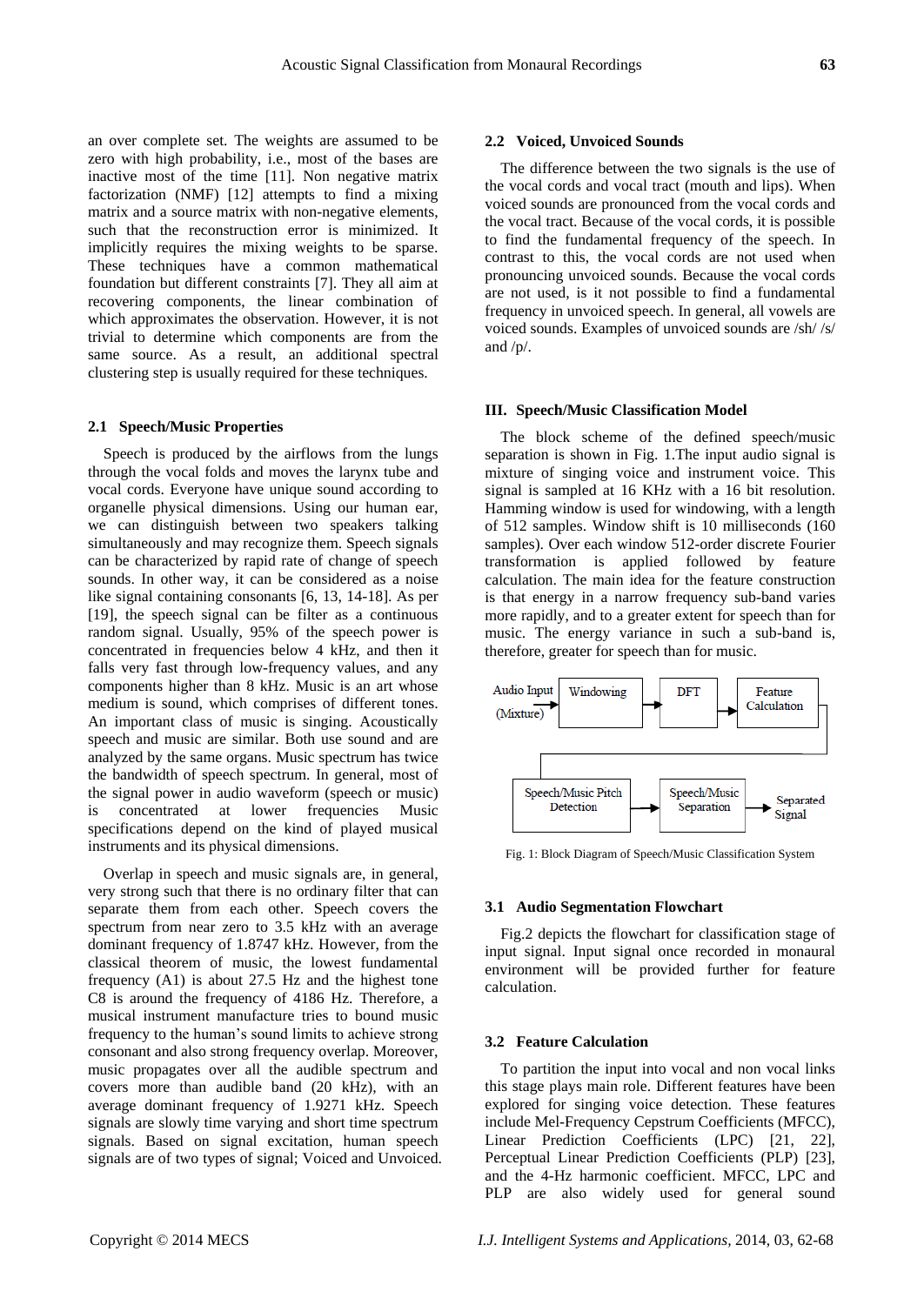classification tasks and they are the so-called short-term features because they are calculated in short-time windows.

As our system contains voice and instrumental signals, we have used the MFCC feature which gives the best results for speech detection. As only MFCC does not suffice for the music or instrument signal we have calculated six more features for each sampled signal. These features include ZCR, energy entropy, spectral energy, spectral roll off, spectral centroid and spectral flux. Following section describes these features.



Fig. 2: Audio Segmentation Flowchart

**(i) Zero-crossing rate** (ZCR) is a member of the time domain features, and is the number of zerocrossings of a signal within a predefined window. Zero crossing occurs when successive samples have different algebraic signs [24]. ZCR is computed as per equation [1].

$$
ZCR = \frac{1}{2N} \sum_{n=1}^{N-1} |sgn[x(n-1)]|
$$
 [1]

Where, N is the number of samples in one window, x(n) represents the samples of the input window, and sgn[x(n)] is  $\pm 1$  as x(n) is positive or negative, respectively. ZCR is a strong measure for discerning fricatives from voiced speech. The sampling rate of a signal should be high enough to detect any crossing through zero. It is also very important that the signal is normalized, so that the amplitude average of the signal is equal to zero [25]. The ZCR of music is usually higher than that of speech; because ZCR is proportional to the dominant frequency (music has higher average dominant frequency) [26].

**(ii) Energy Entropy** provides good results for discrimination of speech and music signals. Spectral representations of speech and music can be different despite the fact that there is a human voice present in both cases. If we divide the signal's spectrum into several sub-bands, narrow enough to catch the variation of pitch and higher harmonics, we can expect the energy of an individual sub-band to go through more drastic and rapid changes during speech than music.

**(iii) Spectral roll-off (SR)** is the measure of skewness of the signal's frequency spectrum. It is the value of the frequency under which usually 95% of the signal's power resides. It is a good measure for distinguishing between voiced and unvoiced speech. It is expected that speech has a lower value of spectral roll-off, because it has most of the energy in the lower part of the frequency spectrum. The mathematical expression is as per equation [2].

$$
\sum_{k=1}^{R} X(k) = 0.95 \sum_{k=1}^{M} X(k)
$$
 [2]

Where, k is the frequency bin index, M is the total number of frequency bins,  $X(k)$  is the amplitude of the corresponding frequency bin, and R is the spectral rolloff number.

**(iv) Spectral Centroid (SC)** is defined as the centre of a signal's spectrum power distribution. Like spectral roll off, spectral centroid is also a measure of spectral shape.

Music signals have high spectral centroid values because of the high frequency noise and percussive sounds. On the other hand, speech signals have a narrower range, where pitch stays at fairly low values. It has different values for voiced and unvoiced speech, and can be calculated as per equation [3]

$$
SC = \frac{\sum_{k=1}^{M} k.X(k)}{\sum_{k=1}^{M} X(k)}
$$
 [3]

Higher values mean "brighter" sound with higher frequencies.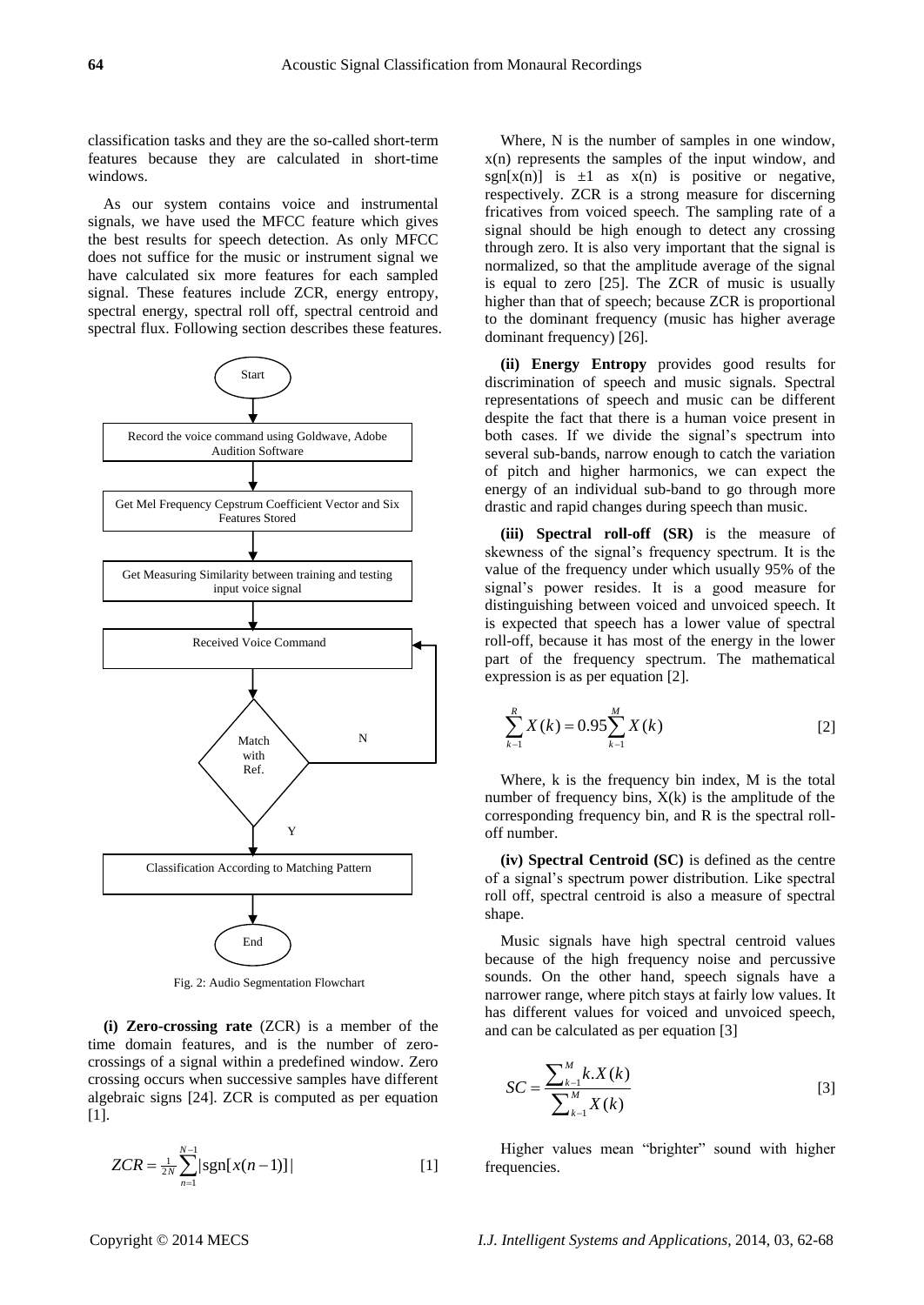**(v) Spectral Energy** captures the sub band energy distribution which is indicative for specific types of sound signals. The sum of subband energy distribution is the total energy of signal.

**(vi) Spectral Flux** is a measure which characterizes the change in the shape of the signal's spectrum [27]. The rate of change in spectral shape is higher for music, and therefore, this value is higher for music than for speech. Spectral flux can be calculated as the ordinary Euclidean norm of the delta spectrum magnitude as per equation [4].

$$
SF = \frac{1}{M} \sqrt{\sum_{k=1}^{M} (X_i(k) - X_{i-1}(k))}
$$
 [4]

#### **3.3 Speech/Music Segmentation**

After the feature calculation step, feature classification i.e. pitch detection algorithm which is extended from the one by Wu et al. [20], and speech/music separation procedures are performed. Pitch detection algorithm performs pitch tracking by Euclidian distance, which finds most likely sequence of pitch hypotheses. If a pitch hypothesis in the optimal sequence contains two pitches, the first pitch is considered as the pitch of singing voice. This is because; the first pitch is the dominant one in our formulation. After the classification procedure, frames are grouped into segments according to the classification tag (whether a frame was classified as a speech frame or as a music frame). The classification result is smoothed out using mean filter, which filters out any glitches during the classification step. The segments are created according to the minimum speech and music segments' duration rules. After the feature calculation step, feature classifications i.e. pitch detection and speech/music separation procedures are performed. The result of separation and classification is written into the output file (wav). The output separation file is used later during the evaluation process.

#### **IV. Evaluation and Results**

#### **4.1 Evaluation**

In this work, the percentage of frame-level accuracy is a measure for the evaluation metric. For this the six features afore mentioned along with MFCC are used and the values are decided on the basis of mean, median, max and standard deviation of these features. With this reference, four different frame-level accuracies are calculated as: speech, music, unclassified and others. Speech frame-level accuracy is defined as a percentage of the true speech frames classified as speech, the music frame-level accuracy is defined as a percentage of the true music frames classified as music, unclassified frame level defined as the mixture of speech and music with no dominant frequency to recognize and the other

frame level accuracy is defined as a percentage of high low mixture of dominant instrument and speech signals. An example of .wav file is shown in Fig.3.



Fig. 3: Audio spectrum and classification of frame

#### **4.2 Results**

We have applied the Hu–Wang system [1] to the vocal portions obtained from the first stage. Speech/Music separation performance was tested on trained data. Fig.4 & Fig.5 depict the spectrogram of only speech and music signals.



Fig: 4: Power Spectrum of Speech Signal



Fig: 5: Power Spectrum of music signal

Copyright © 2014 MECS *I.J. Intelligent Systems and Applications,* 2014, 03, 62-68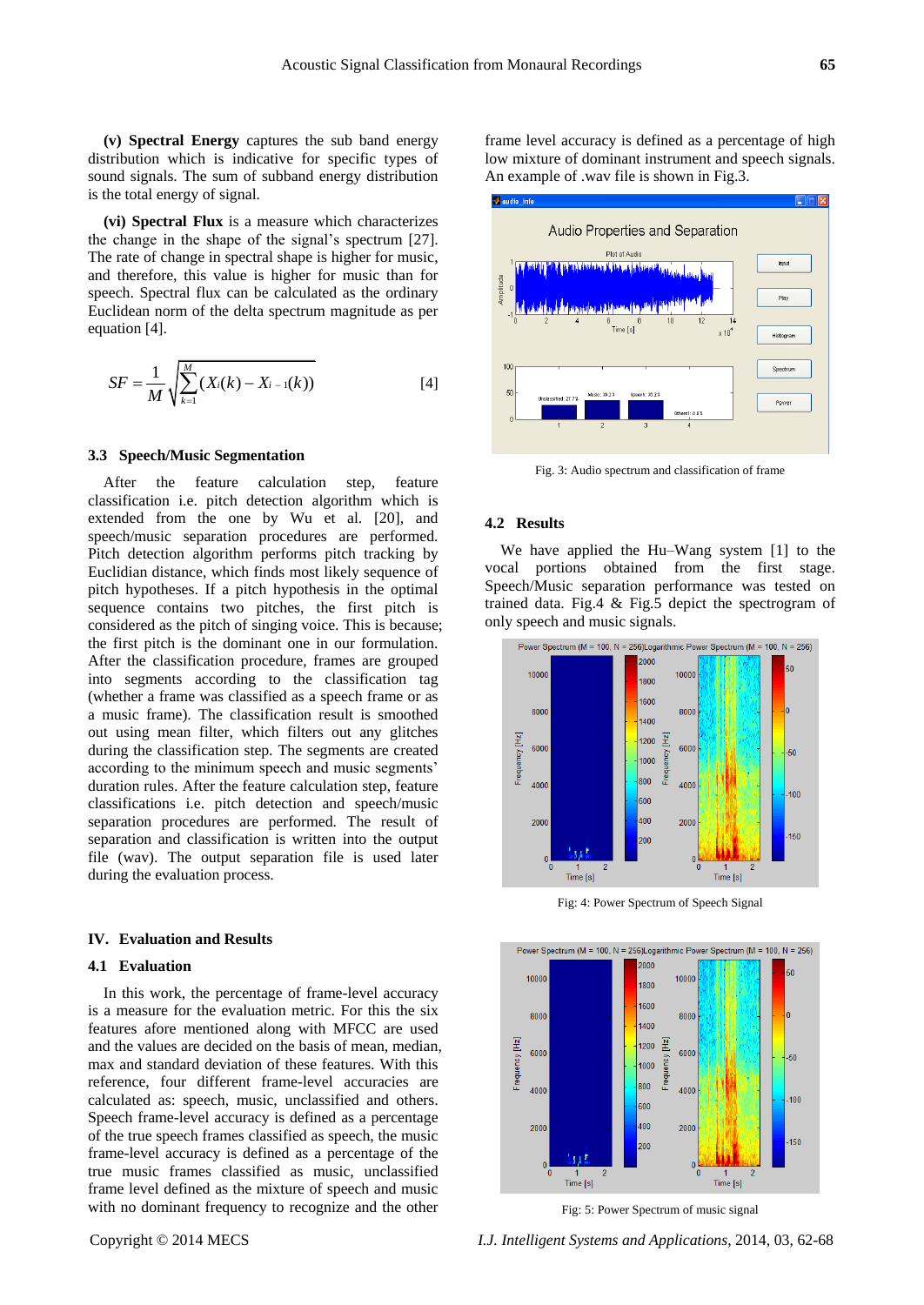Speech consists of vibrations produced in the vocal tract. The vibrations themselves can be represented by speech waveforms. It is not possible to read the phonemes in a waveform, but if we analyze the waveform into its frequency components, we obtain a spectrogram as shown in Fig.4 & Fig.5, which can be deciphered further on a logarithmic scale. A spectrum as shown in Fig.4  $\&$  Fig.5 is obtained by Fourier analysis in order to discover what frequencies are present at specific moment of time. In spectrogram of speech and music signals the vertical axis represents frequencies up to 10000, 5000 Hz respectively, the horizontal axis shows positive time towards the right, and the colors represent the most important acoustic peaks for a given time frame, with red representing the highest energies, then in decreasing order of importance, orange, yellow, green, cyan, blue, and magenta, with gray areas having even less energy and white areas below a threshold decibel level. It is observed that compared to speech signals, music signals show more energy or amplitude.

Fig.6. depicts results of wav file before and after classification. Fig. [6-a] shows a waveform of the input wav file which is chosen from database. The file contains not only speech but music and noisy data also. From this original wav file the only speech signals are identified and the wav file after classification is as shown in Fig. [6-b]. Similarly the classified part as a music and mixture which could not be classified further is mentioned as unclassified is shown in Fig. [6-c] and Fig[6-d] respectively.



(a) Original wav file



## **4.3 Test Analysis and Graphical representation**

A singing voice database of total 250 files has been prepared. To test the experiment performance three different databases are used i.e. speech, music and mixed signals of 8 K, 16 K, 24 K and 44 K respectively. The algorithm is capable of differentiating the speech music and mixed signals. Table 1 represents few of the sample file features and comparison graph shows the performance of various features for sample test database.

| <b>File Name</b> | <b>Energy Entropy</b> | <b>ZCR</b> | <b>Spectral Energy</b> | <b>Spectral Roll off</b> | <b>Spectral Centroid</b> | <b>Spectral Flux</b> |
|------------------|-----------------------|------------|------------------------|--------------------------|--------------------------|----------------------|
| Neeti Speech     | 0.597                 | 0.1198     | 0.0062                 | 0.0648                   | 21.1565                  | 0.5011               |
| Pr Song          | 1.0557                | 0.1097     | 0.0023                 | 0.0192                   | 14.4074                  | 1.4628               |
| Audio            | 0.4078                | 0.035      | 0.0029                 | 0.0099                   | 9.5496                   | 0.2936               |
| Song             | 0.4163                | 0.1658     | 0.0015                 | 0.0556                   | 18.6105                  | 1.3228               |
| So Hello         | 1.0155                | 0.0559     | 0.0024                 | 0.0341                   | 11.8848                  | 8.3267               |
| Are Song         | 0.0614                | 0.0912     | 0.0014                 | 0.0289                   | 28.3186                  | 0.1732               |
| Dil Mix          | 0.0293                | 0.3163     | 0.0012                 | 0.0148                   | 11.0084                  | 0.3746               |
| Sathiya          | 0.0293                | 0.3163     | 0.0016                 | 0.0222                   | 12.987                   | 0.4104               |

Table 1: Observed Features of Input Signal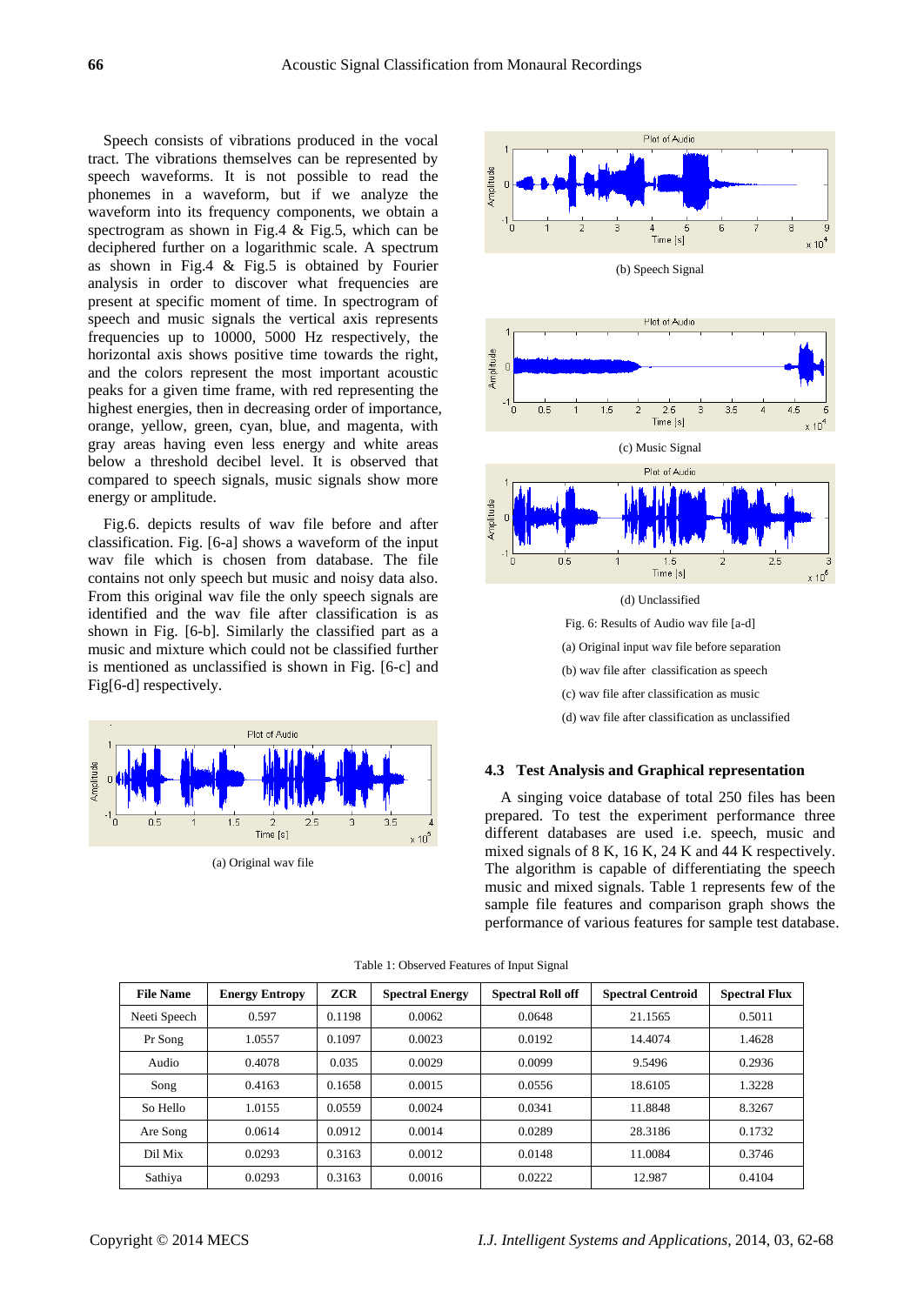Fig 7. shows the observation of features Energy Entropy and ZCR. Fig.7 indicates energy of the few samples files more as compared to ZCR. Whereas in

Fig 8 all the feature values are included and it shows significant change for spectral flux and energy entropy feature wherein ZCR feature is almost lying to the horizontal axis.



Fig. 7: Energy Entropy and ZCR observation



Fig. 8: Input Signal analysis for six features



Fig. 9: Time vs. Sampling Rate

Table 2: Average Time Complexity

| <b>Sampling Rate (K)</b> | Time(ms) |
|--------------------------|----------|
|                          |          |
| 16                       |          |
| 24                       |          |
| 48                       |          |

Table [2] shows the average time required for input wav signals to produce the result according to different

sampling frequencies. From the training database each file's average time is calculated .Files are sampled with various sampling rate parameters such as 8, 16, 24, and 48K respectively, and the time required right from input of the wav file till the output classification is calculated which is again reflected in Fig 9. As the sampling rate goes on increasing the time taken to get output will be more.

#### **V. Conclusion**

As mentioned in section II, few systems have been proposed for singing voice separation from music. This paper represents the general framework for singing voice separation and the system implemented is also extensible. Currently, we used pitch and another six features (Energy entropy, ZCR, Spectral energy, Spectral rolloff, Spectral centroid) as the organizational cue. Other ASA cues, such as onset/offset and common frequency modulation, can also be incorporated into our system, which would be able to separate not only voiced singing but also unvoiced singing. Our classification stage is based on MFCC features and pitch detection system uses an auditory front-end for frequency decomposition and an autocorrelation function for pitch detection. As a result, the observed accuracy of the system is 93%. Most types of singing, such as in pop, country music, have a smaller pitch range and therefore this system can potentially be applied to a wide range of problems. The principle can be further applied for applications such as automatic lyrics recognition and alignment, singer identification, and music information retrieval.

#### **Acknowledgments**

The authors would like to thank the anonymous reviewers for their careful reading of this paper and for their helpful comments. Also the authors are thankful to Dr.S.H.Gawande as without his guidance this work would have not been published.

#### **References**

- [1] Yipeng Li, DeLiang Wang. Separation of Singing Voice from Music Accompaniment for Monaural recordings. IEEE Transactions on Audio, Speech, and Language Processing. v15, n4, May, 2007, pp.1475- 1487.
- [2] Benaroya, L. Bimbot F., and Gribonval R. Audio source separation with a single sensor. IEEE Transactions on Audio, Speech, and Language Processing.v14, n1, January, 2006, pp.191-199.
- [3] Ozerov A, Philippe P., Bimbot, F., Gribonval, R. Adaptation of Bayesian models for single-channel source separation and its application